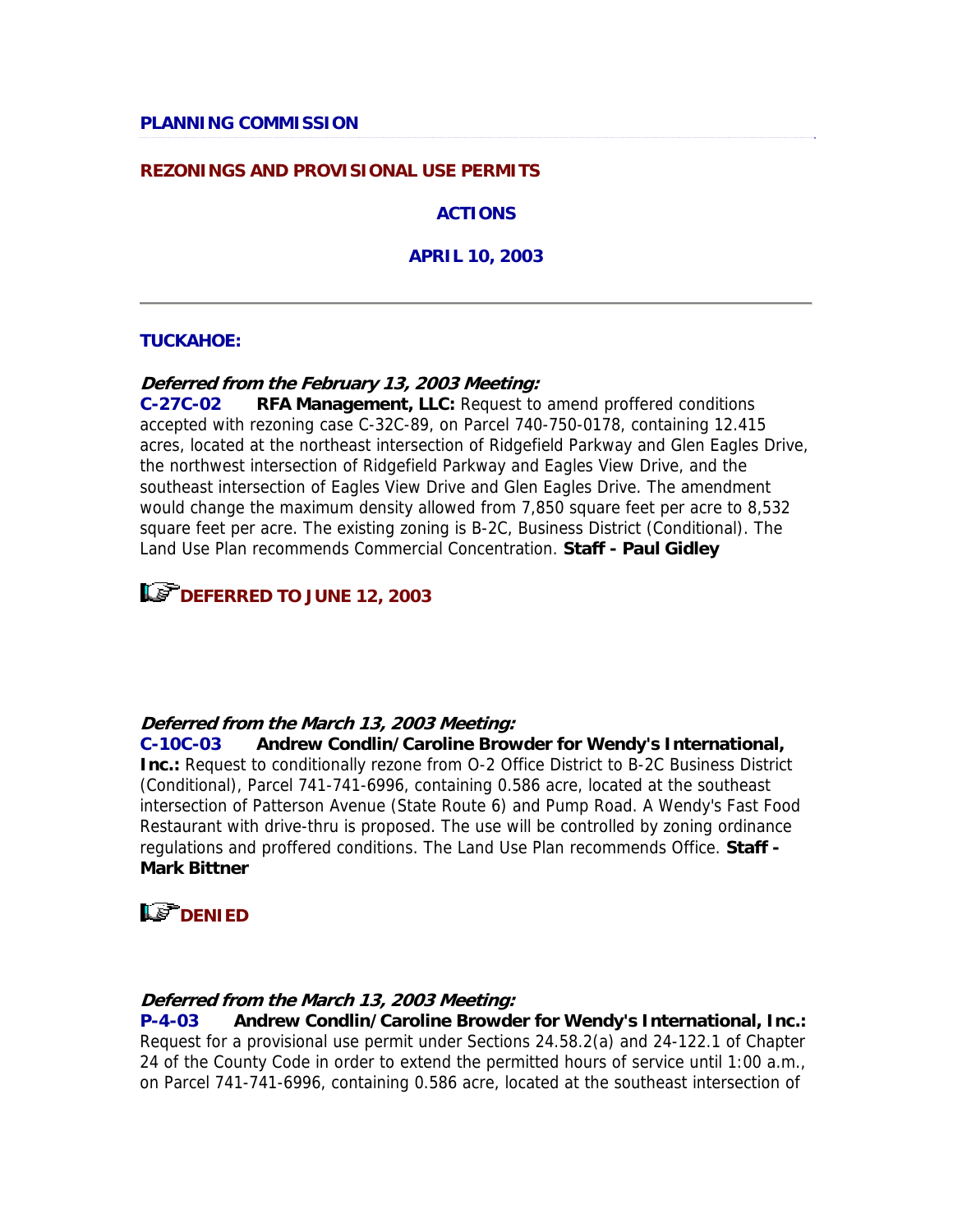Patterson Avenue (State Route 6) and Pump Road. The existing zoning is O-2 Office. The Land Use Plan recommends Office. **Staff - Mark Bittner**

### **LS** DENIED

#### VARINA:

#### **Deferred from the December 12, 2002 Meeting:**

**C-28C-02 Laraine Isaac for William D. Godsey:** Request to conditionally rezone from M-1 Light Industrial District to M-2C General Industrial District (Conditional) and C-1 Conservation District, part of Parcel 817-721-5981, containing 60.696 acres, located on the north line of Oakley's Lane approximately 94 feet east of Oakley's Place and 217 feet west of S. Holly Avenue. The use will be controlled by proffered conditions and zoning ordinance regulations. An industrial park including a contractor's equipment storage yard is proposed. The Land Use Plan recommends Planned Industry and Environmental Protection Area. The site is also in the Airport Safety Overlay District. **Staff - Tom Coleman**

### **DEFERRED TO MAY 15, 2003**

#### **Deferred from the March 13, 2003 Meeting:**

**C-6C-03 Robert L. Stout for Gilbert E. Holt, Jr., Claudia T. Holt and Roberta J. Holt:** Request to conditionally rezone from A-1 Agricultural District to R-3C One Family Residence District (Conditional), part of Parcel 805-705-6565 (approx. 2.8 acres) and Parcel 805-705-5584 (approx. 0.767 acre), containing approximately 3.567 acres, located on the south line of Old Oakland Road approximately 600 feet west of Oakvale Street and adjoining the east line of the Old Oakland subdivision. A single-family residential subdivision is proposed. The applicant proffers no more than four (4) residential lots will be developed on the property. The R-3 District allows a minimum lot size of 11,000 square feet. The Land Use Plan recommends Suburban Residential 1, 1.0 to 2.4 units net density per acre. **Staff - Jean Moore**

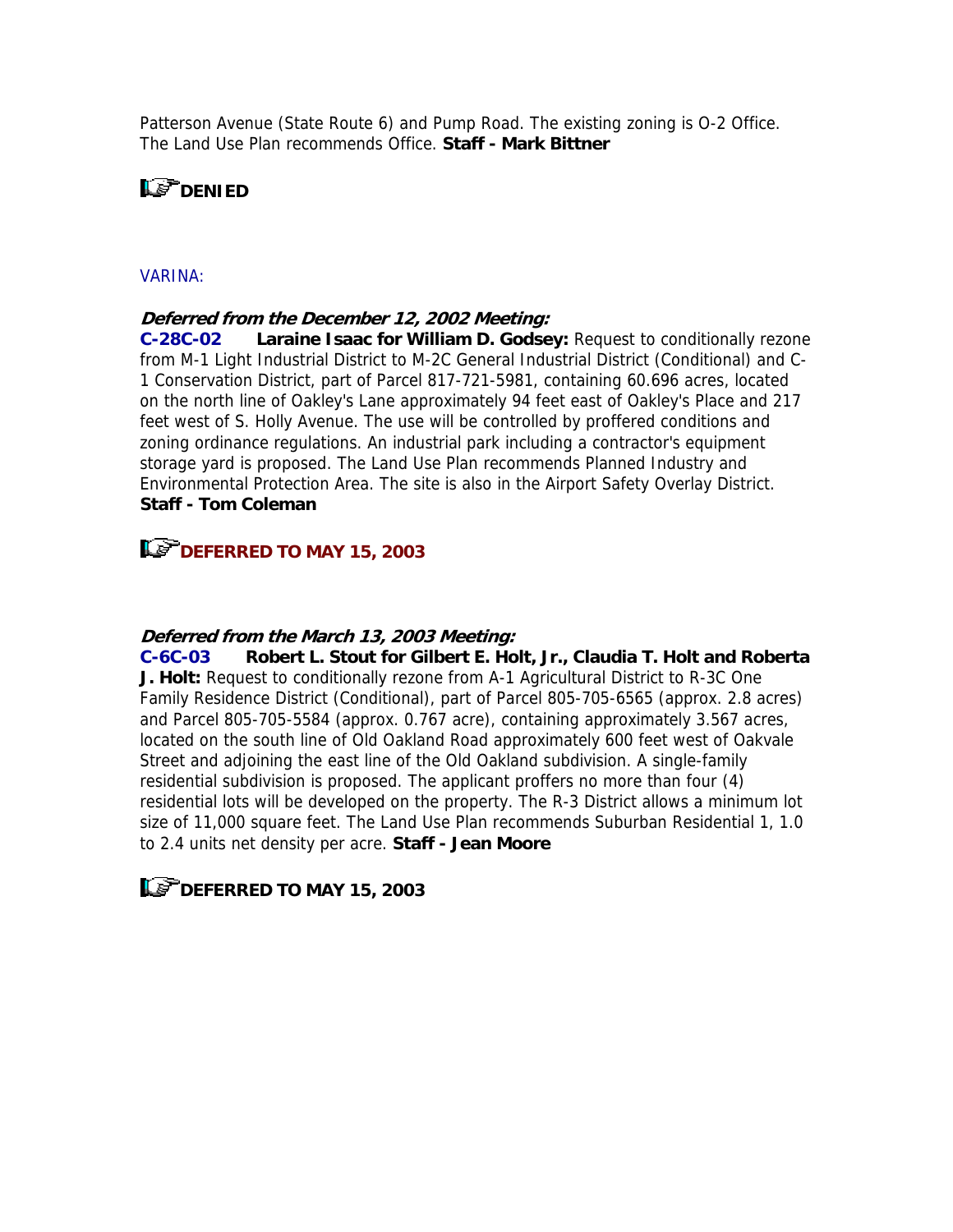#### BROOKLAND:

#### **Deferred from the March 13, 2003 Meeting:**

**C-7C-03 F. Robert Loftis for Sunstar Technologies:** Request to conditionally rezone from A-1 Agricultural District and R-2AC One Family Residence District (Conditional) to R-3C One Family Residence District (Conditional), Parcel 762-761-6559 and part of Parcel 766-762-1042, containing approximately 0.37 acre, located on the north line of Hungary Road approximately 60 feet east of Walton Farms Drive. A singlefamily residential subdivision is proposed. The applicant proffers a maximum of two (2) lots will be developed on the property. The R-3 District allows a minimum lot size of 11,000 square feet. The Land Use Plan recommends Suburban Residential 1, 1.0 to 2.4 units net density per acre. **Staff - Paul Gidley**

### **APPROVE[D](mailto:%20gid@co.henrico.va.us)**

#### **Deferred from the March 13, 2003 Meeting:**

**C-8C-03 Laraine Isaac for Godsey Properties, Inc.:** Request to conditionally rezone from A-1 Agricultural District to R-3C One Family Residence District (Conditional) Parcels 755-768-1347 and 755-768-2764, containing 6.0 acres, located on the west line of Springfield Road at Olde Milbrooke Way. A single-family residential subdivision is proposed. The R-3 District allows a minimum lot size of 11,000 square feet. The Land Use Plan recommends Suburban Residential 2, 2.4 to 3.4 units net density per acre. **Staff - Paul Gidley**

### **DEFERRED TO MAY 15, 2003**

#### FAIRFIELD:

#### **Deferred from the March 13, 2003 Meeting:**

**C-71C-02 Robert Atack/F. Robert Loftis for Cedar Fork, LLC:** Request to conditionally rezone from A-1 Agricultural District and R-2A One Family Residence District to R-3C One Family Residence District (Conditional) 16.447 acres and R-5AC General Residence District (Conditional) 34.593 acres, Parcels 813-729-0099, 813-729- 1810, 813-728-1795, 812-729-4468 and 812-729-5529, located on the west line of Cedar Fork Road at Tiffanywoods Lane. Up to 40 and 100 single family residences are proposed within the requested R-3C and R-5AC Districts, respectively. The R-5AC would permit zero-lot-line development. The R-3 District allows a minimum lot size of 11,000 square feet. The R-5A District allows a minimum lot size of 5,625 square feet. The Land Use Plan recommends Suburban Residential 1, 1.0 to 2.4 units net density per acre, and Suburban Residential 2, 2.4 to 3.4 units net density per acre. The site is also in the Airport Safety Overlay District. **Staff - Jean Moore**

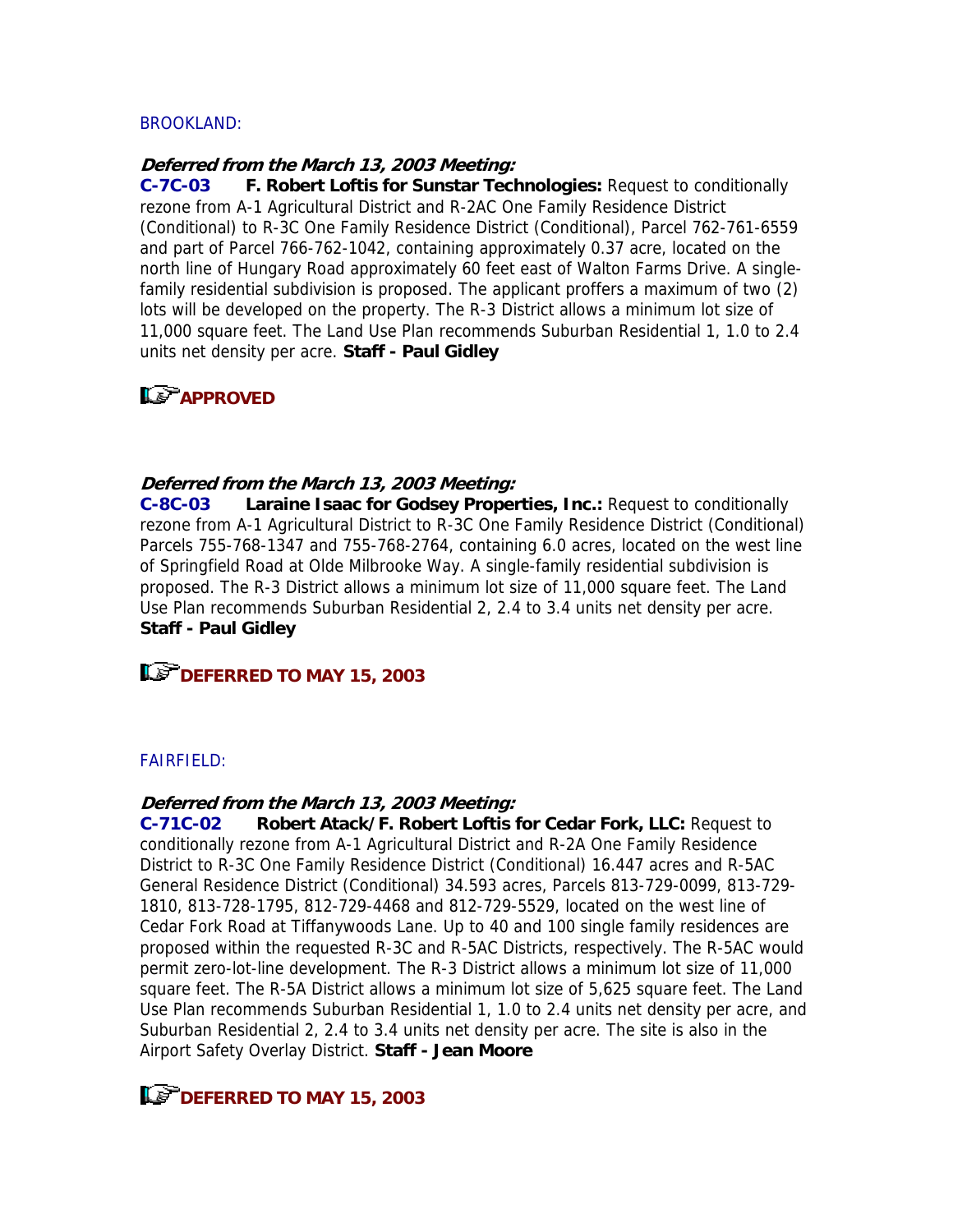#### THREE CHOPT:

#### **Deferred from the October 10, 2002 Meeting:**

**C-26C-02 Andrew M. Condlin for Dr. George Oley:** Request to conditionally rezone from R-2 One Family Residence District to O-1C Office District (Conditional), part of Parcel 754-747-5266 (79-A-71B), containing approximately 0.19 acre, located at the southwest intersection of Michael Road and Fawn Lane (south line of Michael Road approximately 150 feet east of N. Parham Road). Additional parking for an existing dental office is proposed. The use will be controlled by proffered conditions and zoning ordinance regulations. The Land Use Plan recommends Office. **Staff - Paul Gidley**

## **WITHDRAWN**

**C-12C-03 Neil P. Farmer:** Request to amend proffered conditions accepted with rezoning case C-54C-02, on Parcels 748-766-1856, 747-766-9196, 748-766-2289, 748- 767-3704, containing approximately 18.6 acres, located on the southeast line of Sadler Road at Trexler Road. The proffer amendment would increase the proposed density from thirty-three (33) to thirty-five (35) lots. The existing zoning is R-3C One Family Residence District (Conditional). The Land Use Plan recommends Suburban Residential 1, 1.0 to 2.4 units net density per acre. **Staff - Paul Gidley**

### **APPROVED**

**P-6-03 Gloria Freye for Chipotle Mexican Grill:** Request for a provisional use permit under Sections 24-58.2(d) and 24-122.1 of Chapter 24 of the County Code in order to permit an outside dining area, on part of Parcel 749-759-5776, containing approximately 832 square feet, located on an out-parcel of the Summit Shopping Center on the south line of W. Broad Street (U. S. Route 250) at Innesbrook Road. The existing zoning is B-2C Business District (Conditional). The Land Use Plan recommends Commercial Concentration. **Staff - Paul Gidley**

### **Le<sup>T</sup>APPROVED**

**C-13C-03 George Duke for 10070 W. B. Associates, LLC.:** Request to conditionally rezone from B-2C Business District (Conditional) to B-3C Business District (Conditional), part of Parcel 752-760-2509, containing 0.467 acre, located on the north line of W. Broad Street (U. S. Route 250) approximately 600 feet west of Gaskins Road. An automobile leasing company is proposed. The use will be controlled by zoning ordinance regulations and proffered conditions. The Land Use Plan recommends Environmental Protection Area. **Staff - Tom Coleman**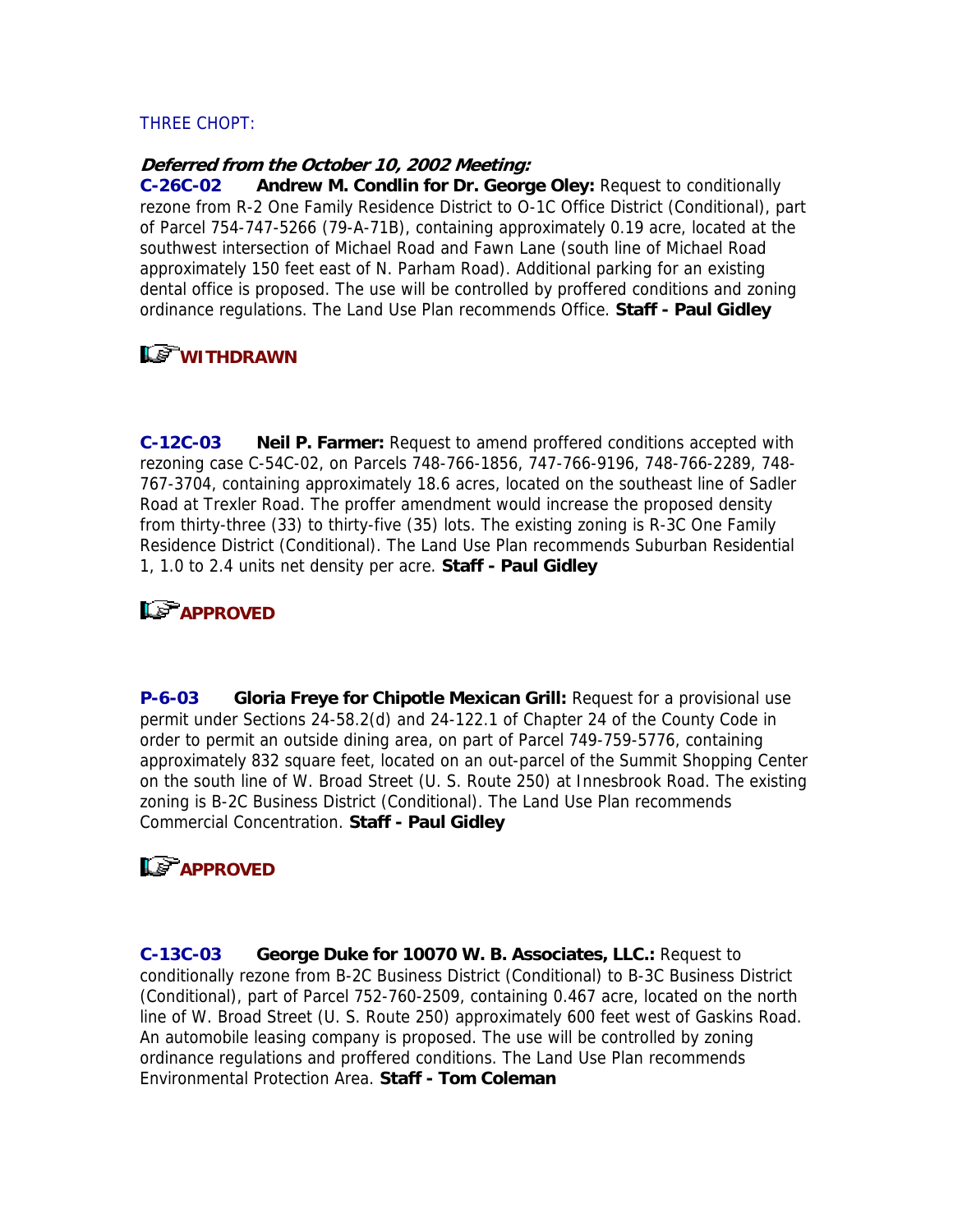# **LS** APPROVED

**C-14C-03 Robert Atack for Atack Properties Inc.:** Request to conditionally rezone from A-1 Agricultural District and R-3AC One-Family Residence District (Conditional) to R-5C General Residence District (Conditional), part of Parcel 751-766- 9555, containing approximately 7.7 acres, located at the southwest intersection of Nuckols and Snowmass Roads. A multi-family residential development is proposed. The R-5 District allows a density up to 14.52 units per acre. The Land Use Plan recommends Suburban Residential 2, 2.4 to 3.4 units net density per acre, and Environmental Protection Area. **Staff - Jean Moore**

### **DEFERRED TO MAY 15, 2003**

**C-15C-03 Andrew M. Condlin for Windsor Enterprises:** Request to conditionally rezone from A-1 Agricultural District to R-2AC One Family Residence District (Conditional), Parcels 740-775-9712, 740-774-4255, 739-774-4564, 740-774- 1407, 740-771-4107, 740-773-4426, 740-772-8110, 740-775-5801, and part of Parcel 740-771-4780, containing 128.4 acres, located beginning on the south line of Nuckols Road, the northern terminus of Luxford Place and the southern and western boundaries of Bridlewood subdivision. A single family residential subdivision is proposed. The applicant has proffered the maximum density of 1.9 units per acre. The R-2A District allows a minimum lot size of 13,500 square feet. The Land Use Plan recommends Suburban Residential 1, 1.0 to 2.4 units net density per acre, Rural Residential, maximum of 1.0 unit per acre, and Environmental Protection Area. **Staff - Mark Bittner**

**DEFERRED TO JUNE12, 2003** 

**C-16C-03 Ralph Axselle, Jr. for Route 271, LLC:** Request to conditionally rezone from A-1 Agricultural District to R-2AC One Family Residence District (Conditional) and RTHC Residential Townhouse District (Conditional), part of Parcel 738- 772-9227 and Parcel 739-770-0693, containing 120.34 acres (107.97 - R-2AC; 12.37 RTHC), located on the east line of Pouncey Tract Road approximately 400 feet south of Perrywinkle Road and 600 feet north of Shady Grove Road. A single family subdivision, including attached townhomes for sale, is proposed. The applicant has proffered the maximum number of lots not to exceed 2.2 units per acre. The R-2A District allows a minimum lot size of 13,500 square feet. The RTH District allows a maximum density of nine (9) units per acre. The Land Use Plan recommends Suburban Residential 1, 1.0 to 2.4 units net density per acre, and Environmental Protection Area. **Staff - Mark Bittner**